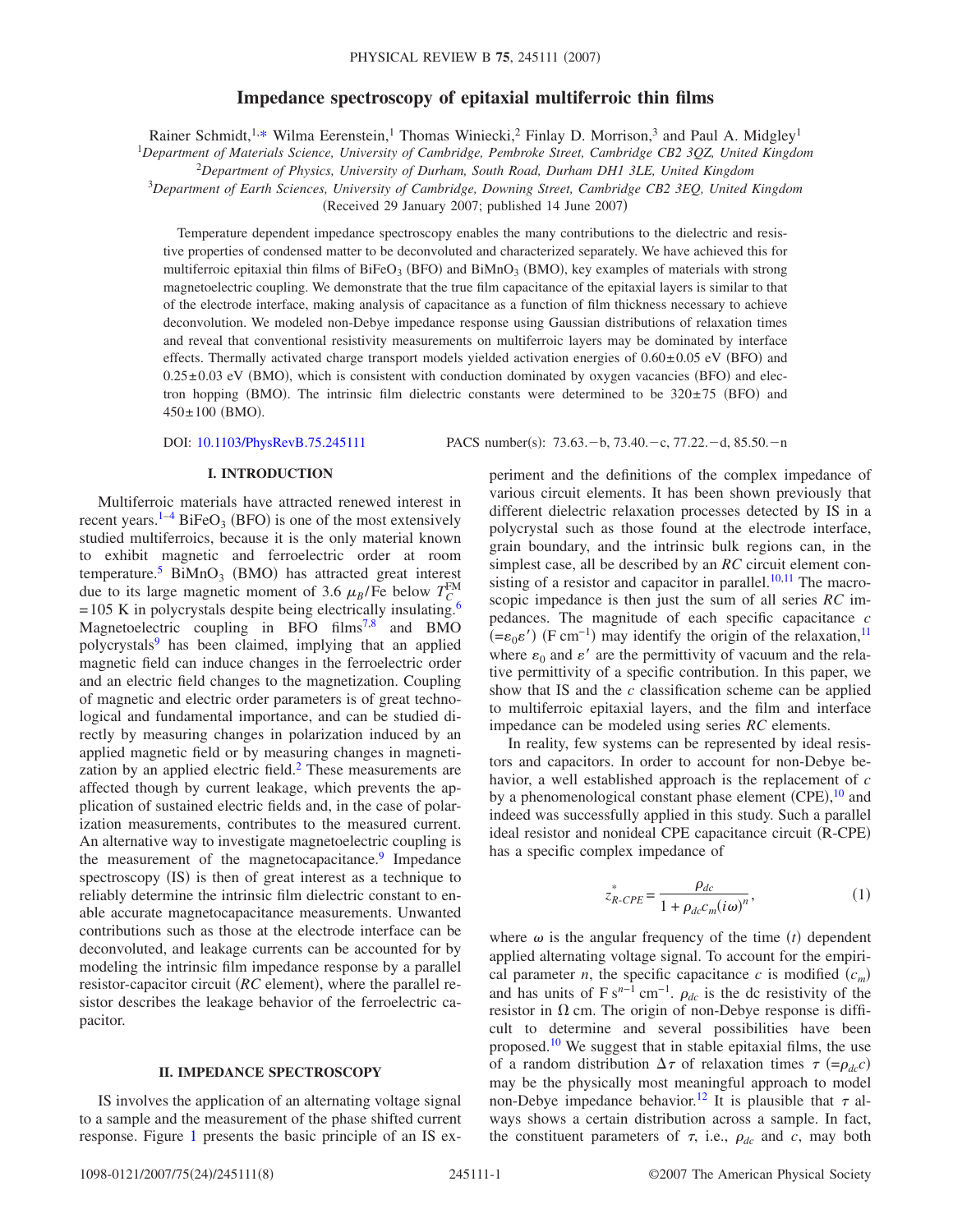<span id="page-1-0"></span>

FIG. 1. (Color online) Impedance response of circuit elements on a phasor diagram: applied voltage  $U(\omega t)$ , current response  $I_R$  for an ideal resistor in phase with  $U(\omega t)$ ,  $I_C$  for an ideal capacitor with a  $-\pi/2$  phase shift,  $I_{RC}$  for a series resistor-capacitor combination with phase shift  $\delta$ ,  $I_L$  for an inductor with phase shift + $\pi/2$ , and  $I_{\text{CPE}}$  for a CPE describing a nonideal capacitor with a frequency independent phase shift  $\gamma$  with respect to the ideal capacitor; one phase of the applied voltage corresponds to a  $2\pi$  rotation of the  $U(\omega t)$  arrow.

display independent distributions; further, microscopically, both parameters may again depend on several material specific parameters with independent distributions each. To account for such complexity, a Gaussian distribution of  $\tau$  may be the best approximation possible. This approximation is based on the fundamental principle of the "central limit theorem," which states that functions of a large number of independent or weakly dependent random variables have a probability distribution close to the normal distribution.<sup>13</sup> This is supported experimentally by a recent study of microscopic single grain-boundary relaxation times in  $SrTiO<sub>3</sub>$  (STO), which show a Gaussian-type distribution.<sup>14</sup> For electrode interface effects, non-Debye behavior has been associated with the fractal nature of the interface with dimensionality *d* of  $2 < d < 3$ , where *d* can be directly related to *n*.<sup>[15](#page-6-14)</sup> *RC* elements with a random Gaussian distribution of relaxation times have an impedance of  $12$ 

$$
z_{Voigt}^* = \frac{\rho_{dc}}{\Delta \tau \sqrt{2\pi}} \int_{-\infty}^{+\infty} \frac{\exp\left(\frac{-x^2}{2\Delta \tau^2}\right)}{1 + i\omega(\overline{\tau} + x)} dx, \tag{2}
$$

<span id="page-1-1"></span>where  $\bar{\tau}$  is the mean relaxation time and  $\Delta \tau$  the standard

deviation of the Gaussian distribution. We have solved the integral in Eq. ([2](#page-1-1)) analytically and confirmed the solution numerically. A MATLAB® program was developed to fit experimental data by a least-mean-squares fitting routine. The impedance of an ideal *RC* element is a Lorentzian function [Eq.  $(1)$  $(1)$  $(1)$  with  $n=1$ ], and the convolution of Lorentzian and Gaussian functions is a Voigt profile. Such Voigt-type profiles are commonly used in physical measurements, for example, to describe the Lorentzian and Gaussian broadening of atomic or molecular spectral lines.<sup>16</sup> Here, Voigt profiles are used to describe impedance response of solid matter in order to replace the purely phenomenological CPE. Additionally, we developed fitting software based on the CPE circuit in Eq.  $(1)$  $(1)$  $(1)$ .

Impedance spectroscopy data can be plotted as negative imaginary vs the real part of the specific impedance,  $-z$ <sup>"</sup> vs  $z'$ , where for  $n=1$  each *RC* element is represented by a semicircle of radius  $\rho_{dc}/2$  and maximum at  $\omega_{\text{max}} = \tau^{-1}$ . R-CPE or Voigt circuits yield a suppressed semicircle. From the complex specific impedance  $z^*$  (=z'+iz''), we determined the BFO and BMO thin-film complex dielectric constant  $\varepsilon^*$  $(=\varepsilon' - i\varepsilon'')$  and specific capacitance  $c^*$   $(=c' - ic'')$  from the complex relationship  $z^* = (i\omega \varepsilon_0 \varepsilon^*)^{-1}$ , where  $\varepsilon^* = c^* / \varepsilon_0$ .<sup>[10](#page-6-9)</sup>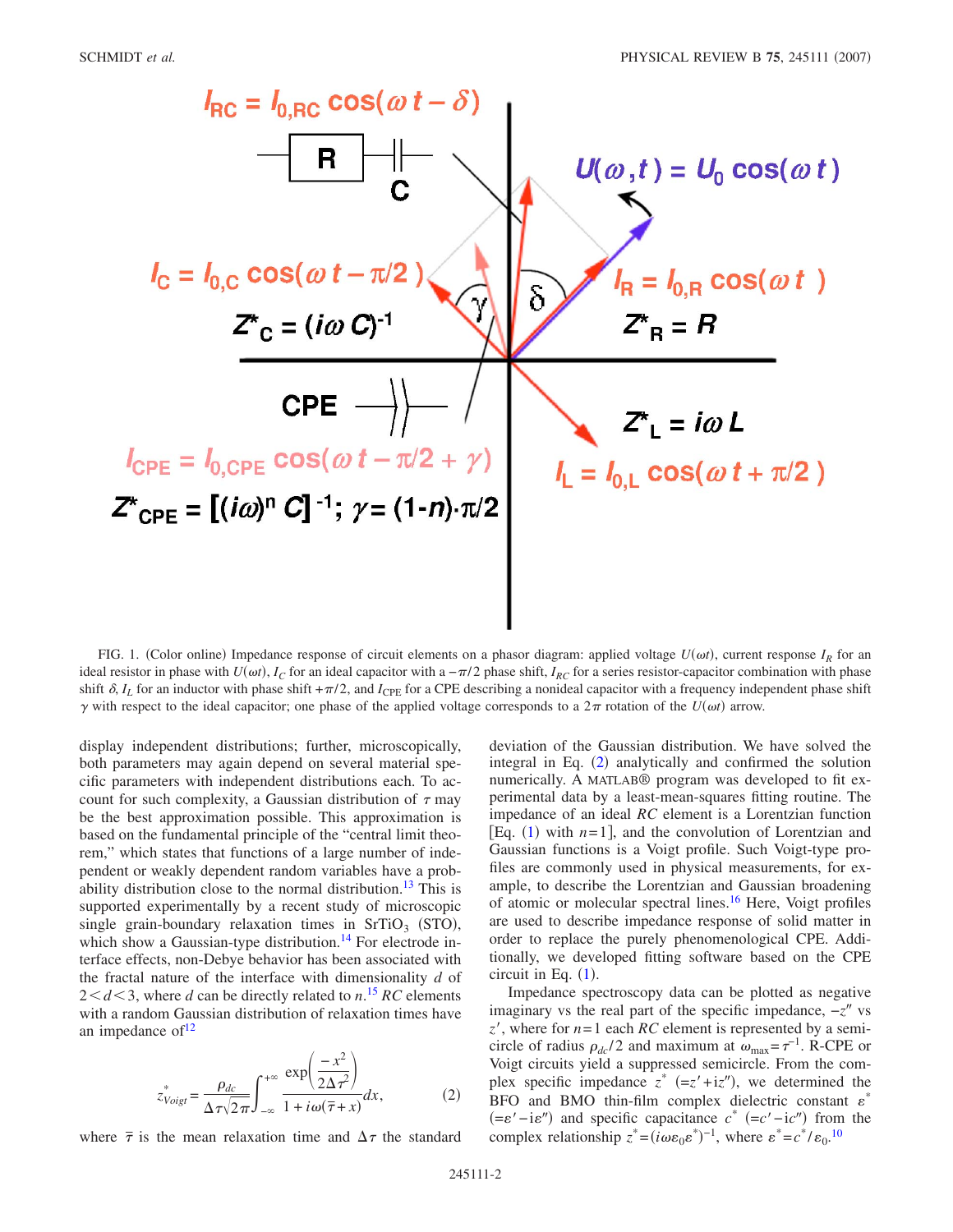### **III. BiFeO<sub>3</sub> AND BiMnO<sub>3</sub> SYSTEMS**

BFO and BMO have previously been grown and studied in the form of single crystals, bulk ceramics, and thin films, but comparatively low resistivity (i.e., high leakage) in such materials has hampered the study of ferroelectric polarization and magnetoelectric coupling. This is reflected in reports of a large range of saturation polarization values  $P_s$ : for BFO, 2.2–158  $\mu$ C cm<sup>-2</sup>.<sup>[17](#page-6-16)[–21](#page-6-17)</sup> Such problems can be minimized in thin highly crystalline epitaxial layers with low leakage in the absence of extended grain boundaries and defects. However, epitaxial layers often show distinctively different physical properties compared to bulk due to epitaxial constraint. In the following, we briefly review the properties of bulk and epitaxial BFO and BMO systems.

#### A. BiFe $O_3$

Single-crystal BFO has a rhombohedrally distorted perovskite structure  $(a=b=c=5.63 \text{ Å}; \ \alpha = \beta = \gamma = 59.3^{\circ}),^{22,23} \text{ and is}$  $(a=b=c=5.63 \text{ Å}; \ \alpha = \beta = \gamma = 59.3^{\circ}),^{22,23} \text{ and is}$  $(a=b=c=5.63 \text{ Å}; \ \alpha = \beta = \gamma = 59.3^{\circ}),^{22,23} \text{ and is}$  $(a=b=c=5.63 \text{ Å}; \ \alpha = \beta = \gamma = 59.3^{\circ}),^{22,23} \text{ and is}$ an antiferromagnet with  $T_N$ =645 K.<sup>24[,25](#page-6-21)</sup> Fe<sup>3+</sup> cations are coupled antiferromagnetically, where the magnetic moments are canted and form a spiral spin structure with a wavelength of  $\sim 62$  nm, resulting in a zero net magnetic moment.<sup>26</sup> In epitaxial BFO grown on STO, the latent magnetization can be released, resulting in magnetic moments of  $\sim$ 0.02–0.05  $\mu_B$ /Fe.<sup>27–[29](#page-6-24)</sup> This may be associated with the absence of spiral spin structures due to epitaxial constraint $2^9$ and/or the fact that the film thickness is comparable to the spiral wavelength. A larger magnetic moment of  $\sim 0.5 \mu_B$ /Fe in epitaxial BFO has been reported, $\frac{7}{1}$  which was associated with incomplete oxygenation and mixed  $Fe^{2+}/Fe^{3+}$  valence in BiFe $O_{3-x}$ <sup>[30](#page-6-25)</sup> In our epitaxial films, the unit cell was indexed as pseudocubic with a small tetragonal elongation of  $c/a = 1.027$  with  $a=b = 3.905$  Å (identical to the STO substrate). Previously, a small monoclinic distortion of  $\sim 0.5^{\circ}$ has been claimed as well.<sup>7</sup>

Ferroelectricity arises from the displacement of  $Fe<sup>3+</sup>$  cations from the centrosymmetric positions (by  $\sim$ 0.134 Å in bulk) in the FeO $_6^{9-}$  perovskite octahedra and the resulting dipole moment. In single crystals, the transition temperature  $T_C^{\text{FE}}$  is  $\sim$ 1100 K<sup>[31](#page-6-26)</sup> and a spontaneous polarization of 3[.5](#page-6-3)  $\mu$ C cm<sup>-2</sup> was reported.<sup>5</sup> In polycrystalline bulk ceramics, an 8.9  $\mu$ C cm<sup>-2</sup> saturation polarization was reported.<sup>18</sup> In BFO films, a wide range of different room-temperature remnant polarizations  $2P_r$  has been found:  $1.7-136 \mu C \text{ cm}^{-2}$  in granular films<sup>17[,32–](#page-6-28)[34](#page-7-0)</sup> and 0.9–300  $\mu$ C cm<sup>-2</sup> in epitaxial layers.<sup>7,[19–](#page-6-29)[21,](#page-6-17)[29,](#page-6-24)[30,](#page-6-25)[35](#page-7-1)</sup> The coercive field in epitaxial layers was reported to be  $\sim$ 200 kV cm<sup>-1.[7](#page-6-5)</sup>

Magnetoelectric coupling in BFO films at room temperature has been claimed, $\sqrt{7.8}$  an effect which has been observed at low temperatures in nickel iodine boracite<sup>36</sup> and in the orthorhombic manganites  $TbMnO<sub>3</sub><sup>37</sup>$  $TbMnO<sub>3</sub><sup>37</sup>$  $TbMnO<sub>3</sub><sup>37</sup>$  and  $TbMn<sub>2</sub>O<sub>5</sub><sup>38</sup>$  $TbMn<sub>2</sub>O<sub>5</sub><sup>38</sup>$  $TbMn<sub>2</sub>O<sub>5</sub><sup>38</sup>$  all exhibiting magnetic ordering transitions below room temperature. BFO is thus a model magnetoelectric material for studies at room temperature and above. The BFO dielectric constant in granular films has been reported to be  $\sim$ 110<sup>17</sup> and  $\sim$  1[40](#page-7-6),<sup>34</sup> and  $\sim$  80 for polycrystalline bulk samples.<sup>39,40</sup>

#### B. BiMnO<sub>3</sub>

BMO has attracted interest due to coexisting ferroelectricity and ferromagnetism at low temperature with a large magnetic moment<sup>6</sup> despite the material being an insulator. Below the bulk transition temperature  $T_C^{\text{FM}} \sim 105 \text{ K},^{6,41,42}$  $T_C^{\text{FM}} \sim 105 \text{ K},^{6,41,42}$  $T_C^{\text{FM}} \sim 105 \text{ K},^{6,41,42}$  $T_C^{\text{FM}} \sim 105 \text{ K},^{6,41,42}$  a magnetic moment of  $\sim$ 3.6  $\mu_B$ /Fe<sup>6</sup> has been reported. Singlecrystal BMO has a triclinically distorted perovskite structure  $(a=c=3.935 \text{ Å}; \ \alpha = \gamma = 91.4^{\circ}; \ b = 3.989; \ \beta = 91.0^{\circ}$ , <sup>[43](#page-7-9)</sup> which can be represented by a monoclinic unit cell.<sup>44</sup> Ferromagnetism may be attributed to orbital ordering that produces three-dimensional ferromagnetic superexchange interaction of *eg* electrons[.9](#page-6-7) Ferroelectricity again arises from the displacement of  $Mn^{3+}$  cations from the centrosymmetric positions in the  $MnO<sub>6</sub><sup>9-</sup>$  perovskite octahedra and the resulting dipole moment. The stabilization of the ferromagnetism and the ferroelectric off-center distortion has been associated with the presence of Bi 6*s* lone pairs.<sup>45</sup> Various temperatures have been reported for the polycrystalline bulk ferroelectric transition temperature:  $T_C^{FE} \sim 450 \text{ K},^{46}$  500 K,<sup>41</sup> and 750–770 K.<sup>[9](#page-6-7)</sup> The remnant bulk polarization  $2P_r$  was claimed to be 86 nC cm<sup>-2</sup> at 200 K.<sup>46</sup> In epitaxial films, a ferromagnetic moment of  $2.2\mu_B$ /Fe below  $T_C^{FM}=85$  K has been reported.<sup>44</sup> The film remnant polarization  $2P<sub>r</sub>$  for granular films was claimed to be  $\sim$ 8.2 nC cm<sup>-2</sup> with a coercive field of  $\sim$ 160 kV cm<sup>-1</sup> and  $T_C^{\text{FE}}$  of  $\sim$ 450 K.<sup>[46](#page-7-12)</sup> In epitaxial layers on STO, the unit cell can be indexed as pseudocubic with  $a = b = 3.905$  Å (identical to the STO substrate). The tetragonal *c* elongation has been reported to be  $c/a = 1.015$ .<sup>[47](#page-7-13)</sup> A possible monoclinic distortion is not known. Magnetoelectric coupling in polycrystals has been claimed from magnetocapacitance measurements and the dielectric constant was found to be temperature dependent and  $\sim$  28 at 150 K.<sup>9</sup>

#### **IV. EXPERIMENT**

### **A. Epitaxial growth by pulsed laser deposition (PLD)**

Epitaxial BFO and BMO films were grown on 1 at. % Nb doped STO (001) using PLD in an optimized procedure as described previously, including characterization by x-ray diffraction. $27,44$  $27,44$  Uniform strain was confirmed in films of thickness  $\leq 100$  nm and narrow (002) full width at half maximum rocking curves of  $0.05^{\circ}$  (BFO) and  $0.04^{\circ}$  (BMO) (compared to 0.03° for STO substrates) were found. Film thickness was determined from x-ray fringes in  $\omega$ -2 $\theta$  scans with an uncertainty  $\leq 10\%$ . Pt top electrodes were sputter deposited through a mechanical mask.

### **B. Impedance spectroscopy measurements**

The low resistivity of the Nb-STO substrate  $({\sim}5 \text{ m}\Omega \text{ cm})^{48}$  $({\sim}5 \text{ m}\Omega \text{ cm})^{48}$  $({\sim}5 \text{ m}\Omega \text{ cm})^{48}$  allowed the impedance to be measured across the film normal axis as indicated by the current path in Fig. [2.](#page-3-0) In ferroelectric thin films, single domain structure along the film normal axis can be assumed, $49$  which implies that ac currents flow within a single ferroelectric domain. Magnetic domains are absent in BMO above  $T_C^{\text{FM}}$  and may be large in the case of the antiferromagnetic domains found in BFO, implying single magnetic domain structure. Sample contacts were spring loaded stainless-steel probes connected to Cu wires, which were interfaced with coaxial cables. IS was carried out at frequencies of  $40$  Hz– $2$  MHz using an Agilent 4294A impedance analyzer with a signal amplitude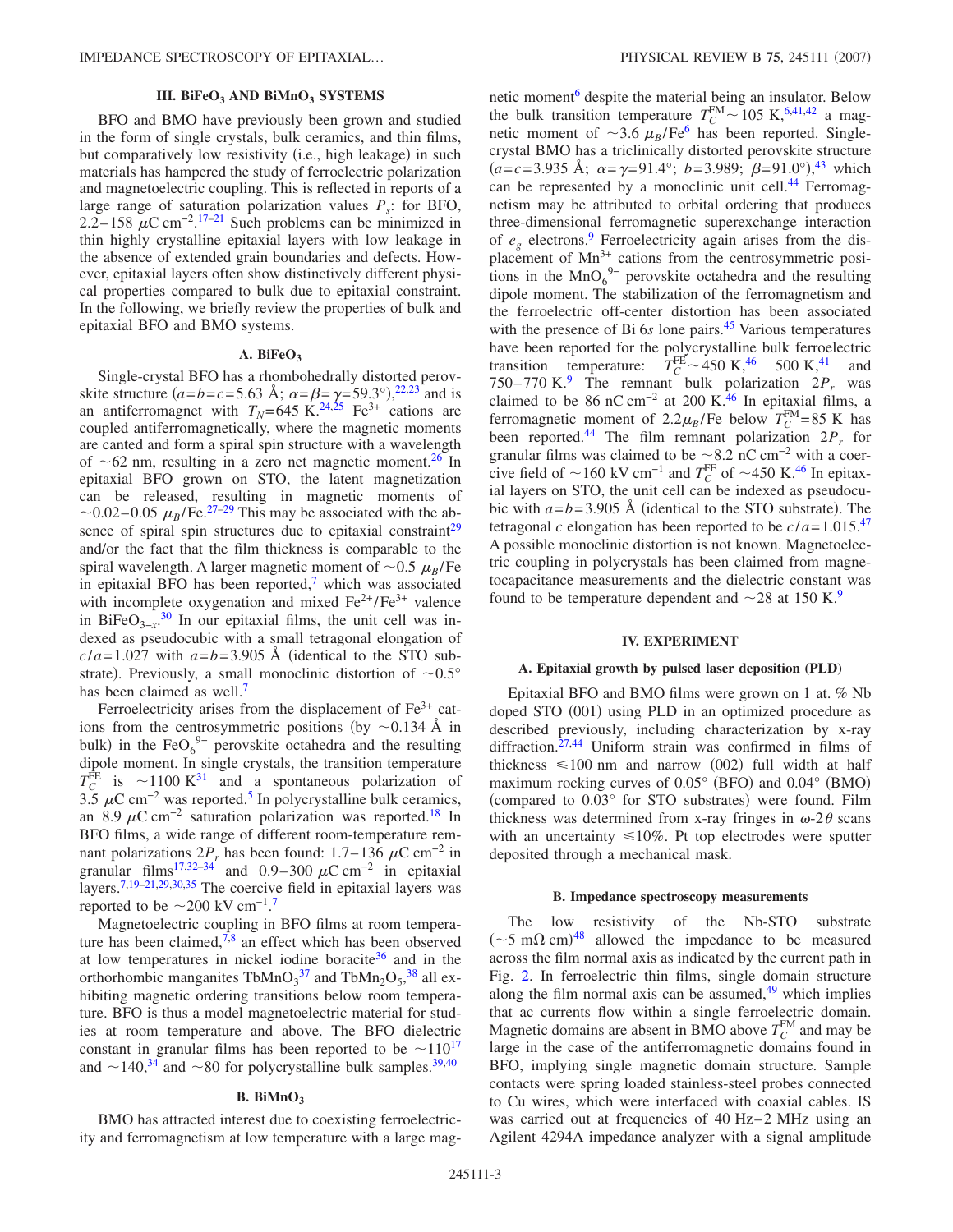<span id="page-3-0"></span>

FIG. 2. (Color online) (a) Sample geometry for ac impedance measurements of insulating multiferroic layers on a low-resistivity Nb-STO substrate using top-top Pt electrodes. (b) Equivalent circuit model.

of 50 mV, resulting in electric fields smaller than all reported coercive fields in BFO and BMO by at least a factor of 40. The sample temperature was varied between 25 and 300 °C using a custom-built temperature-controlled furnace.

#### **C. Data analysis by equivalent circuit fitting**

The impedance spectra obtained have been fitted first using two conventional R-CPE elements for interface and film contributions [Eq. ([1](#page-0-0))]. Alternative models including ideal *RC* elements, conventional Debye elements of one ideal resistor and two capacitors accounting for high- and lowfrequency limiting dielectric constants  $\varepsilon(0)$  and  $\varepsilon(\infty)$ , <sup>[10](#page-6-9)</sup> CPE-CPEs, and combinations of R-CPE and C-CPE elements all clearly showed larger fitting errors, which were obtained from the fitting software. All circuits were extended by a single resistor (R0) describing the resistance of the measurement probes, leads, Pt electrodes, and Nb-STO substrate, and a residual inductance (L0) describing the inductance of the leads (Fig. [2](#page-3-0)). The residual parallel capacitance C0 describing the probe holder shown in Fig. [2](#page-3-0) was neglected. C0 is at least 5 orders of magnitude lower than the film capacitance due to a comparatively large probe distance. The probe

holder material [Polytetrafluoroethylene (PTFE)] has a dielectric constant of  $\sim$ 2, i.e., a factor of  $\sim$ 200 smaller than that of the films (determination of the film dielectric constants is described in detail below). The resistivity of PTFE is  $\sim 10^{18} \Omega$  cm and the parallel resistance can be neglected as well.

Fits to the data were obtained for 50, 100, and 200 nm films at room temperature. Capacitance values obtained from CPEs in  $F s^{n-1}$  cm<sup>-1</sup> were corrected to  $F cm^{-1}$  using a standard method.<sup>50</sup>

# **V. RESULTS AND DISCUSSIONS**

# **A. Deconvolution of interface and intrinsic film contribution**

C1 and C2 values obtained from the fits were of the same order of magnitude and were both normalized to the contact area *A* and geometrical factor  $g$   $[=A/(2 \times \text{film thickness})]$ . Figure [3](#page-4-0) demonstrates that for BFO films, normalization by *A* leads to approximately constant C1 as expected for an interface contribution resulting in capacitance values typical of an interface, and C2 is approximately constant for normalization by *g* as expected for the film contribution in a range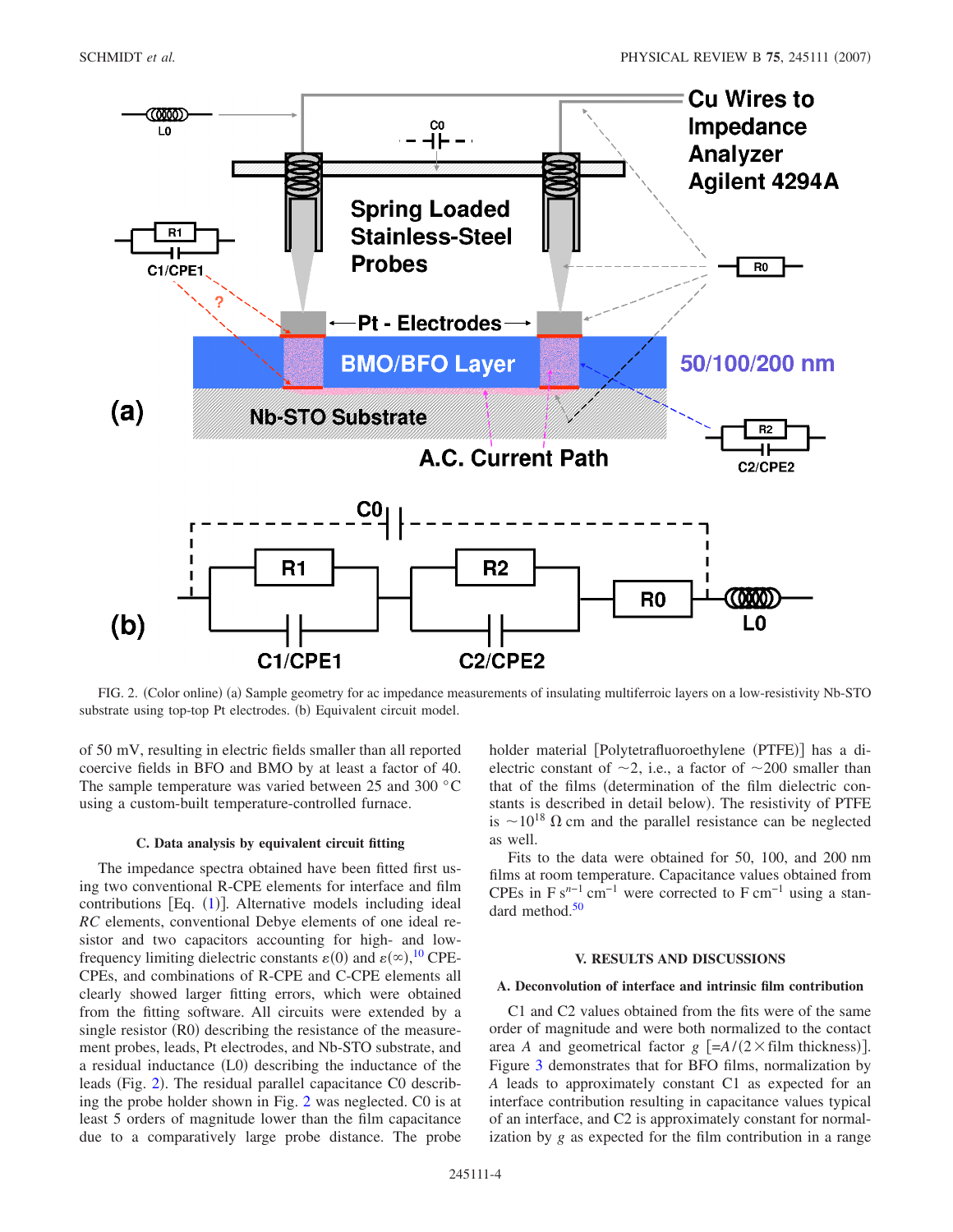<span id="page-4-0"></span>

FIG. 3. (Color online) Capacitance values for C1 ( $\diamond$ ,  $\blacklozenge$ ) and C2  $(\Box, \blacksquare)$  for BFO films normalized to contact area *A*  $(\Diamond, \Box)$  and to the geometrical factor  $g$  ( $\blacklozenge$ ,  $\blacksquare$ ) vs film thickness, data taken at  $30 °C$ .

typical of ferroelectric materials.<sup>11</sup> Therefore, R1-CPE1 describes the sample-electrode and/or sample-substrate interface, and R2-CPE2 the BFO film. In polycrystalline BFO films, a thickness dependence of the film dielectric constant was reported,  $51$  which was not the case in our epitaxial films.

BMO films did show a thickness dependence of C2 by normalizing by *g*, but identification of interface and film was still achieved unequivocally. Spectra were cut off at high frequency  $(\sim 2 \text{ MHz})$ , where data proved to be unreliable due to irregular  $z'$  behavior.

#### **B. Temperature dependent analysis**

We carried out temperature dependent analysis on coherently strained 50 nm BFO and BMO films using both equivalent circuit models containing (a) R-CPEs and (b) Voigt elements, and the fitted parameters were plotted vs *T*. Representative fits for BFO at 200 °C are demonstrated in the  $-Z''$  vs  $Z'$  plots in Figs.  $4(a) - 4(c)$  $4(a) - 4(c)$ . In the frequency range where the film contribution R2-C2 is dominant, both models resulted in a reasonable fit. The spectrum in Fig.  $4(a)$  $4(a)$  is dominated by the interface contribution. Figure  $4(b)$  $4(b)$  presents the intermediate frequency regime and allows identification of the film contribution, while Fig.  $4(c)$  $4(c)$  shows the residual resistance R0 on the real axis and a change of sign in  $Z''$ , indicating the presence of the inductive component L0 at high frequency. BMO film spectra showed smaller differences between interface and film contribution and overlap of two semicircles of similar dimension. The film capacitance

<span id="page-4-1"></span>

FIG. 4. (Color online) (a)–(c) Impedance complex plane plots of  $-Z''-Z'$  (Ω vs Ω) of a 50 nm thickness BFO thin-film spectrum at 200 °C:  $\square = \text{data}, \square = \text{Voigt model}, \blacksquare = \text{CPE model}.$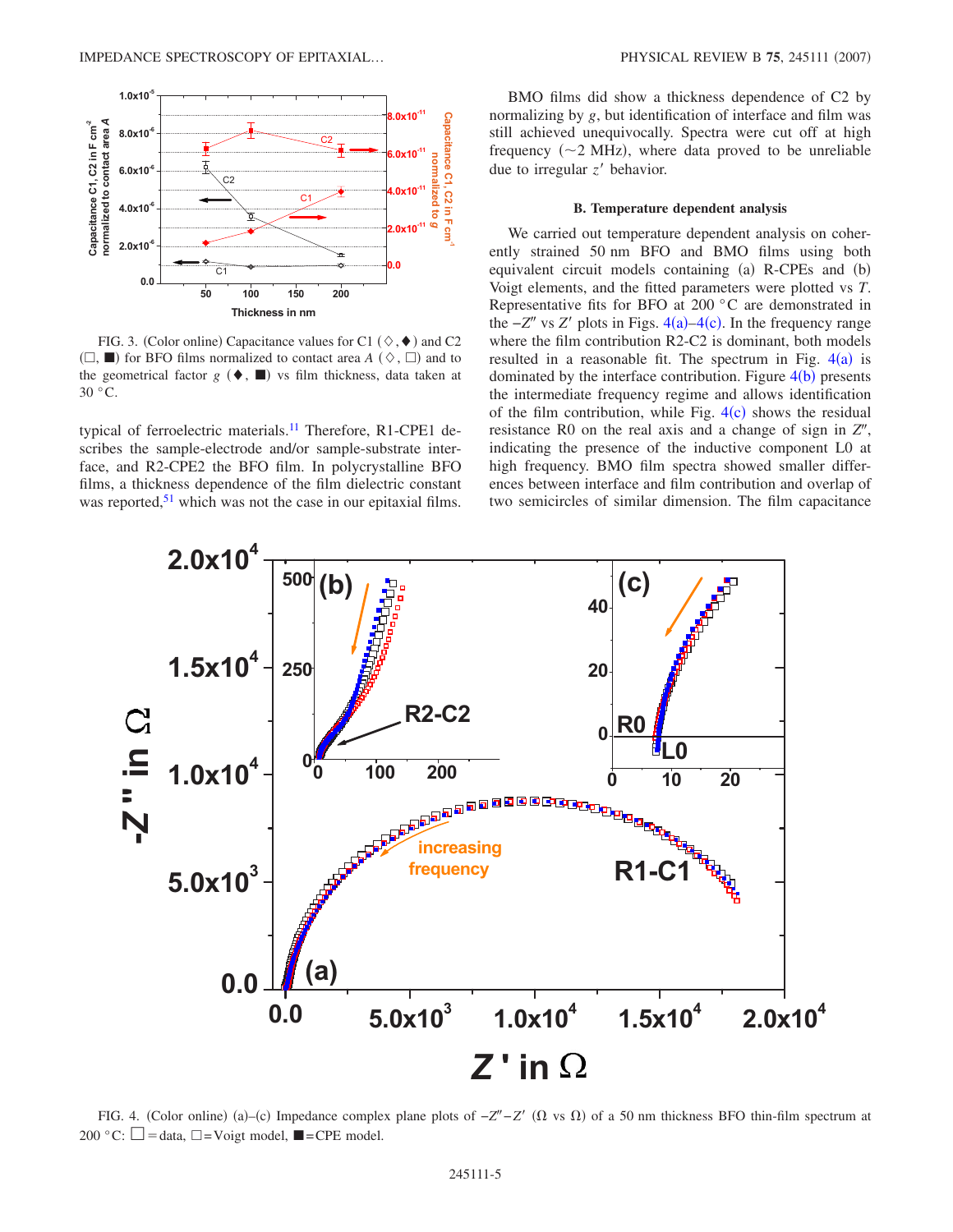<span id="page-5-0"></span>

FIG. 5. (Color online) (a) Plots of capacitance C2 from CPE fits corrected to F cm<sup>-1</sup> ( $\blacklozenge$ ,  $\blacksquare$ ) and from Voigt fits  $(\Diamond, \Box)$  in F cm<sup>-1</sup> vs *T*; data taken from 50 nm BFO ( $\Box$ , and 50 nm BMO ( $\diamond$ ,  $\blacklozenge$ ) films. Black solid lines indicate where  $\epsilon'_2$  and  $\rho_{dc}$  values were extracted, whereas dashed lines indicate deviations from approximately constant behavior. (b) Real part of the film dielectric constants  $\epsilon_2'$  (dimensionless) for BFO and BMO.

values  $(C2)$  are shown in Fig. [5,](#page-5-0) obtained from the Voigt model in F cm−1 and from the R-CPE circuit in corrected units of  $F \text{ cm}^{-1}$ . It can be seen that the capacitance values are always comparable for both circuits, which justifies the use of R-CPE elements to obtain dielectric properties. We obtained values of  $320 \pm 75$  (BFO) and  $450 \pm 100$  (BMO) for the real part of the film dielectric constant  $\varepsilon_2$ ; data points at high and low temperatures were omitted from the analysis.

In the full temperature range  $25-300$  °C, film values from R2-CPE2 and  $(R2-C2)_{\text{Voigt}}$  for BFO and BMO showed considerable error due to strong overlap with the lowfrequency  $R1$ -CPE1/(R1-C1)<sub>Voigt</sub> contribution [Fig. [4](#page-4-1)(b)] and with the high-frequency contributions R0 and L0 Fig.  $4(c)$  $4(c)$ ]. From fits to the data, it was clear that the deviation of C2 vs  $T$  from constant behavior (Fig.  $5$ ) at high temperatures is caused by an increased overlap of residual resistance R0 and film contributions such that resolution of R2-C2 is less than ideal. The model was overdetermined in this case, which was indicated by low values of  $\chi^2$  < 0.5 (for a definition of  $\chi^2$ , see Ref. [52](#page-7-18)), implying that the fitted parameters cannot be trusted. Contrarily, C2 deviations from constant behavior at low temperatures may be real effects, because  $\chi^2$  ~ 1 indicated a valid fit. Such transitional C2 vs *T* behavior at  $T \leq 100$  °C has been observed previously and may possibly be associated with effects from adsorbed water or moisture on the films.<sup>[5](#page-5-0)3</sup> The error bars displayed in Fig.  $5$ have been determined from R-CPE fits using commercial software (Z-View) and are believed to be also a good estimate for the errors for the fits obtained using our MATLAB® software.

<span id="page-5-1"></span>

FIG. 6. (Color online) Plots of R2 for 50 nm BFO  $(\square, \blacksquare)$  and BMO ( $\diamond$ ,  $\blacklozenge$ ) films in  $\Omega$  cm vs  $1/T$  from Voigt ( $\square$ ,  $\diamond$ ) and CPE  $(\blacksquare, \blacklozenge)$  fits; the activation energies were determined from the slopes of  $ln(R2)$  vs  $1/T$  plots.

Both BFO and BMO film dielectric constants  $\varepsilon'_2$  are considerably larger than values reported previously, which were all recorded using limited range frequency measurements. In the Voigt model, the mean time constants  $\bar{\tau}$  of the film contribution showed consistent standard deviations  $\Delta \tau$  between 41% and 47% (BFO) and between  $82\%$  and  $84\%$  (BMO) of the respective  $\bar{\tau}$  value. The standard deviation may be indicative of the degree of disorder in the material. The  $\rho$  vs  $1/T$ curves of the film contributions are shown in Fig. [6,](#page-5-1) indicating thermally activated charge transport with activation energies of  $0.60 \pm 0.05$  eV (BFO) and  $0.25 \pm 0.03$  eV (BMO). The BFO values are in a range suggesting that charge transport is dominated by oxygen vacancies,  $54,55$  $54,55$  whereas the lower BMO value may indicate an electronic contribution. The interface resistances R1 were 2 orders of magnitude (BFO) and by a factor of  $\sim$  2 (BMO) higher than the respec-tive film contributions (see Fig. [4](#page-4-1)), which suggests a blocking effect of the electrodes, as commonly observed at metalferroelectric interfaces[.49](#page-7-15) This major finding of our work implies that the high resistivity values reported previously for multiferroic films may be strongly affected by electrode interface effects, and film resistivity and leakage behavior in these studies may have been misinterpreted. The above analysis was repeated for spectra collected at an applied magnetic field of 0.5 T, but no magnetocapacitance effects were found for BFO and BMO films at room temperature. It has to be noted though that magnetocapacitance effects are expected to be largest near the magnetic phase transitions, and further investigations at higher fields and low temperature are required. In the 50 nm BFO layer, the interface resistance R1 showed activation energies of  $\sim 0.6$  and  $\sim$ 0.31 eV in the BMO layer, both in a similar range as the thin-film values. Interpretation of the interface R1-CPE1 is not possible, because the origin of the barrier is unclear due to the different types of interface being present, namely, Pt/ BFO and Nb-STO/BFO.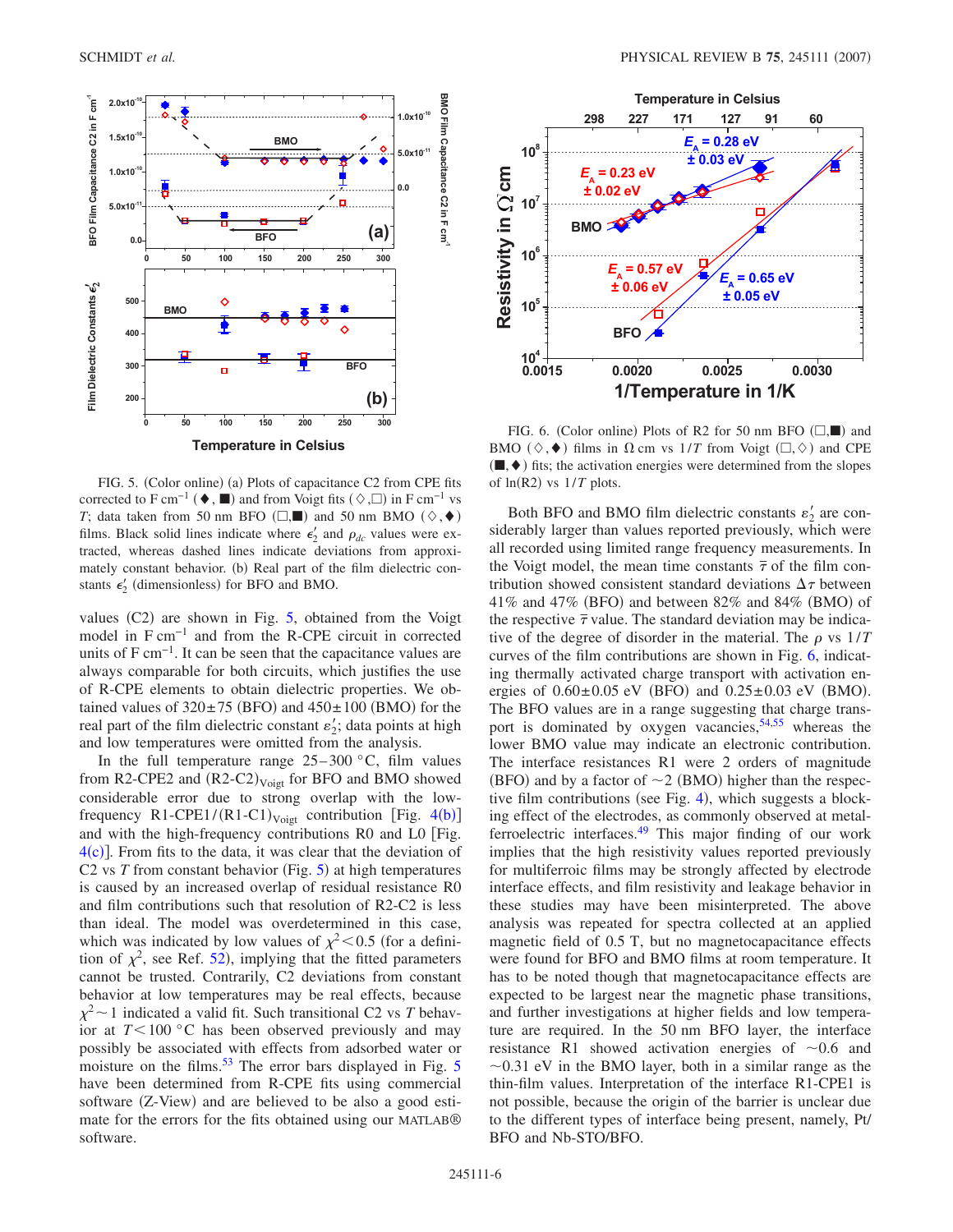Likewise, interpretation of the temperature dependence of R0 is not meaningful, because the resistance contains contributions from the metallic Pt electrodes and Cu measurement leads and the Nb-STO substrate. The nominal resistance R0 was 4.5–8  $\Omega$  between 50 and 300 °C for the BFO samples and  $4-6.3 \Omega$  for the BMO samples. Both showed a positive temperature coefficient of resistance. Deconvolution of the different contributions was not feasible.

# **VI. CONCLUSIONS**

We conclude that IS is a technique that enables full characterization of the dielectric and resistive properties of multiferroic epitaxial thin films. IS has to be performed over a wide frequency and temperature range to reveal the composite character of multiferroic thin-film sample response. Numerical equivalent circuit fitting was required in order to obtain reliable values for the intrinsic dielectric constant and resistivity of BFO and BMO epitaxial layers. A Voigt element has been used to provide a physically meaningful way to describe non-Debye behavior, which we propose as a possible replacement for phenomenological CPE circuits. From this study, it is clear that limited frequency range measurements on ferroelectric thin films can be dominated by the interface response and may be inappropriate to extract reliable information.

# **ACKNOWLEDGMENTS**

We are grateful to M. E. Vickers for helping with the x-ray analysis and to J. F. Scott and N. D. Mathur for the useful discussions. This work was funded by the Royal Society (F.D.M.), an EU Marie Curie Fellowship (W.E.), and the Leverhulme Trust (R.S.). R.S. would like to thank J. Aguilar for the kind invitation for a research visit to FIME at UANL Monterrey (Mexico).

- <span id="page-6-0"></span>\*Corresponding author. Electronic address: rainerxschmidt@ googlemail.com
- <span id="page-6-1"></span> $1$ N. A. Spaldin and M. Fiebig, Science 309, 391 (2005).
- <span id="page-6-8"></span> $2$ W. Eerenstein, N. D. Mathur, and J. F. Scott, Nature (London) 442, 759 (2006).
- <sup>3</sup> S.-W. Cheong and M. Mostovoy, Nat. Mater. 6, 13 (2007).
- <span id="page-6-2"></span><sup>4</sup> R. Ramesh and N. A. Spaldin, Nat. Mater. 6, 21 (2007).
- <span id="page-6-3"></span><sup>5</sup> J. R. Teague, R. Gerson, and W. J. James, Solid State Commun. **8**, 1073 (1970).
- <span id="page-6-4"></span>6H. Chiba, T. Atou, and Y. Syono, J. Solid State Chem. **132**, 139  $(1997).$
- <span id="page-6-5"></span><sup>7</sup> J. Wang, J. Neaton, H. Zheng, V. Nagarajan, S. B. Ogale, B. Liu, D. Viehland, V. Vaithyanathan, D. G. Schlom, U. Waghmare, N. A. Spaldin, K. M. Rabe, M. Wuttig, and R. Ramesh, Science 299, 1719 (2003).
- <span id="page-6-6"></span>8T. Zhao, A. Scholl, F. Zavaliche, K. Lee, M. Barry, A. Doran, M. P. Cruz, Y. H. Chu, C. Ederer, N. A. Spaldin, R. R. Das, D. M. Kim, S. H. Baek, C. B. Eom, and R. Ramesh, Nat. Mater. **5**, 823  $(2006).$
- <span id="page-6-7"></span><sup>9</sup>T. Kimura, S. Kawamoto, I. Yamada, M. Azuma, M. Takano, and Y. Tokura, Phys. Rev. B **67**, 180401(R) (2003).
- <span id="page-6-9"></span><sup>10</sup> J. R. Macdonald, *Impedance Spectroscopy* Wiley, New York, 1987); A. K. Jonscher, *Dielectric Relaxation in Solids* (Chelsea Dielectrics, London, 1983).
- <span id="page-6-10"></span><sup>11</sup> J. T. S. Irvine, D. C. Sinclair, and A. R. West, Adv. Mater. (Weinheim, Ger.) 2, 132 (1990).
- <span id="page-6-11"></span>12S. Song and F. Placido, J. Stat. Mech.: Theory Exp. 2004, P10018  $(2004).$
- <span id="page-6-12"></span>13V. V. Sazonov, *Normal Approximation: Some Recent Advances* (Springer, Berlin, 1981).
- <span id="page-6-13"></span>14S. Rodewald, J. Fleig, and J. Maier, J. Am. Ceram. Soc. **84**, 521  $(2001).$
- <span id="page-6-14"></span><sup>15</sup> S. H. Liu, Phys. Rev. Lett. **55**, 529 (1985).
- <span id="page-6-15"></span>16B. H. Armstrong, J. Quant. Spectrosc. Radiat. Transf. **7**, 61  $(1967).$
- <span id="page-6-16"></span>17V. R. Palkar, J. John, and R. Pinto, Appl. Phys. Lett. **80**, 1628  $(2002).$
- <span id="page-6-27"></span>18Y. P. Wang, L. Zhou, M. F. Zhang, X. Y. Chen, J.-M. Liu, and Z. G. Liu, Appl. Phys. Lett. **84**, 1731 (2004).
- <span id="page-6-29"></span>19K. Y. Yun, D. Ricinschi, T. Kanashima, M. Noda, and M. Okuyama, Jpn. J. Appl. Phys., Part 2 43, L647 (2004).
- <sup>20</sup> J. Dho, X. Qi, H. Kim, J. L. MacManus-Driscoll, and M. G. Blamire, Adv. Mater. (Weinheim, Ger.) 18, 1445 (2006).
- <span id="page-6-17"></span> $21$  Y.-H. Chu, Q. Zhan, L. W. Martin, M. P. Cruz, P.-L. Yang, G. W. Pabst, F. Zavaliche, S.-Y. Yang, J.-X. Zhang, L.-Q. Chen, D. G. Schlom, I.-N. Lin, T.-B. Wu, and R. Ramesh, Adv. Mater. (Weinheim, Ger.) 18, 2307 (2006).
- <span id="page-6-18"></span>22C. Michel, J.-M. Moreau, G. D. Achenbach, R. Gerson, and W. J. James, Solid State Commun. 7, 701 (1969).
- <span id="page-6-19"></span>23F. Kubel and H. Schmid, Acta Crystallogr., Sect. B: Struct. Sci. 46, 698 (1990).
- <span id="page-6-20"></span>24G. A. Smolenskii, V. Yudin, E. S. Sher, and Y. E. Stolypin, Sov. Phys. JETP 16, 622 (1963).
- <span id="page-6-21"></span> $^{25}$ S. V. Kiselev, R. P. Ozerov, and G. S. Zhdanov, Sov. Phys. Dokl. 7, 742 (1963).
- <span id="page-6-22"></span><sup>26</sup> I. Sosnovska, T. Peterlin-Neumaier, and E. Steichele, J. Phys. C 15, 4835 (1982).
- <span id="page-6-23"></span>27W. Eerenstein, F. D. Morrison, J. Dho, M. G. Blamire, J. F. Scott, and N. D. Mathur, Science 307, 1203a (2005).
- 28H. Béa, M. Bibes, A. Barthélémy, K. Bouzehouane, E. Jacquet, A. Khodan, J.-P. Contour, S. Fusil, F. Wyczisk, A. Forget, D. Lebeugle, D. Colson, and M. Viret, Appl. Phys. Lett. **87**, 072508 (2005).
- <span id="page-6-24"></span>29M. Bai, J. L. Wang, M. Wuttig, J. F. Li, N. G. Wang, A. P. Pyatakov, A. K. Zvezdin, L. E. Cross, and D. Viehland, Appl. Phys. Lett. **86**, 032511 (2005).
- <span id="page-6-25"></span><sup>30</sup> J. Wang, A. Scholl, H. Zheng, S. B. Ogale, D. Viehland, D. G. Schlom, N. A. Spaldin, K. M. Rabe, M. Wuttig, L. Mohaddes, J. Neaton, U. Waghmare, T. Zhao, and R. Ramesh, Science **307**, 1203b (2005).
- <span id="page-6-26"></span><sup>31</sup> I. G. Ismailzade, Phys. Status Solidi B **46**, K39 (1971).
- <span id="page-6-28"></span>32K. W. Yun, M. Noda, and M. Okuyama, Appl. Phys. Lett. **83**, 3981 (2003).
- 33Y.-H. Lee, J.-M. Wu, Y.-L. Chueh, and L.-J. Chou, Appl. Phys.